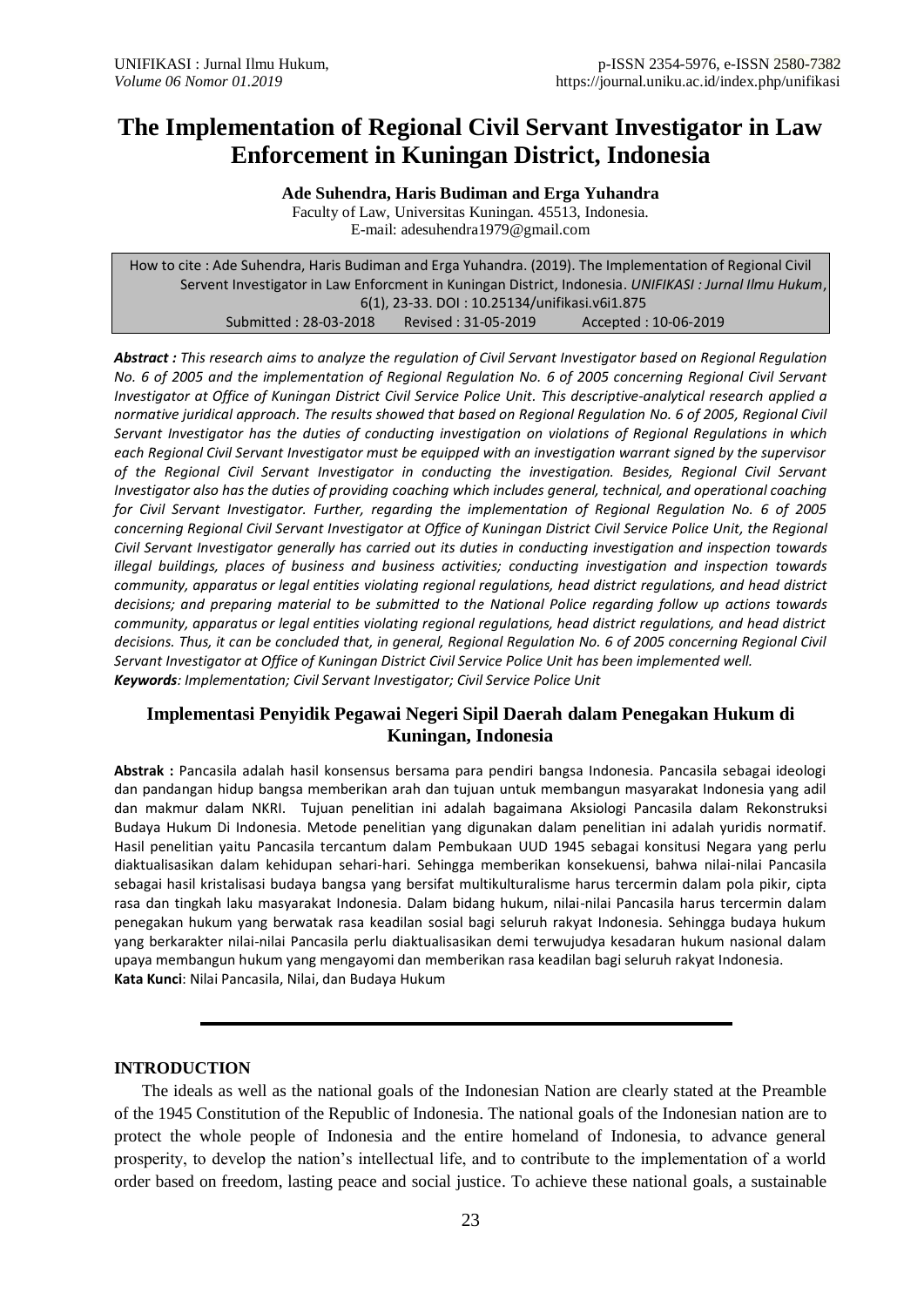development, which is a series of comprehensive and integrated development including development in the field of law and government apparatus, is carried out by the government.<sup>1</sup>

Governance is an element or component that plays a significant role in establishing a good state. Good governance can be realized if there is a transparent, participatory, accountable and democratic synergy between private sectors, community and government as a facilitator. The process of realizing good governance requires 'tools' in implementing government policies and regulations. One of the 'tools' to realize good governance is government apparatus, in this case, Civil Servant (PNS).<sup>2</sup>

Law No. 43 of 1999 concerning The Ordinance of the Civil Service describes that A Civil Servant (PNS) is each and every citizen of the Republic of Indonesia who has met the stipulated requirements and who has been appointed by an authorized official and who is charged to take a civil service position or who is charged with other to tasks by the state and who is paid a salary pursuant to the legislation in force. In addition, Article 3 Paragraph (1) of Law No. 43 of 1999 states that a civil servant has the status of being a constituent of the state apparatus who is charged with providing services to the public in a professional, honest, just and equitable manner in the context of discharging state, government and development tasks. Further, Article 4 of Law No. 43 of 1999 notes that each and every civil servant shall adhere to and be loyal to Pancasila, 1945 Constitution, the state and government and he or she shall safeguard the unity and unification of the nation in the unitary state of the Republic of Indonesia. Civil servants have a crucial role in enforcing legislations so that the Civil Servant Investigator (PPNS) is formed.

PPNS is a civil servant who is appointed and given the authority to conduct investigation in certain criminal acts belonging to certain legislations that become their basis. Therefore, each government agency or institution has its own PPNS. In carrying out its duties, PPNS are monitored by Police Investigator. In Law No. 32 of 2004 concerning Regional Administration as amended by Article 149 of Law No. 9 of 2015, it is explained that PPNS has a role as enforcer of Regional Regulations (Perda). Besides being regulated in sectoral laws, the existence and function of PPNS are also recognized in Article 6 of Law No. 8 of 1981 concerning The Law of Criminal Procedure (HAP), Article 14 of Law No. 2 of 2002 concerning National Police of the Republic of Indonesia, Government Regulation No. 27 of 1983 concerning the Implementation of Criminal Code, and Regulation of the Minister of Home Affairs No. 4 of 1997 concerning Civil Servant Investigator. Based on the provision of Article 6 paragraph (1) letter b of Law No. 8 of 1981, PPNS is a certain official of the civil service who is granted special authority by law. The special authority refers to the investigation authority in accordance with the Law which becomes the legal basis in carrying out its duties. It should be noted that the functions, duties and authorities of investigations are actually inherent in the officials of National Police of the Republic of Indonesia. Meanwhile, PPNS is a civil servant who is given special task and authority to conduct investigation in accordance with the Law which becomes the legal basis in carrying out its duties. Functionally, the appointment of PPNS is intended specifically to conduct investigations in certain fields in accordance with the Law which becomes the legal basis in carrying out its duties.

The investigation carried out by PPNS in Kuningan District is regulated in Kuningan District Regulation No. 6 of 2005 concerning Regional Civil Servant Investigator. This Regional Regulation notes that Regional Civil Servant Investigator, hereinafter referred to as Regional PPNS, is a civil servant within the regional government who is granted special authority by Law to conduct investigation. Investigation is a series of investigative actions in terms of and in the manner stipulated in

<sup>|&</sup>lt;br>|<br>| Intan A. Ramadini, *Kinerja Penyidik Pegawai Negeri Sipil (PPNS) Kota Tangerang*, Skripsi, FISIP Universitas Sultan Ageng Tirtayasa Serang, 2015, p. 1. 2

*Ibid*.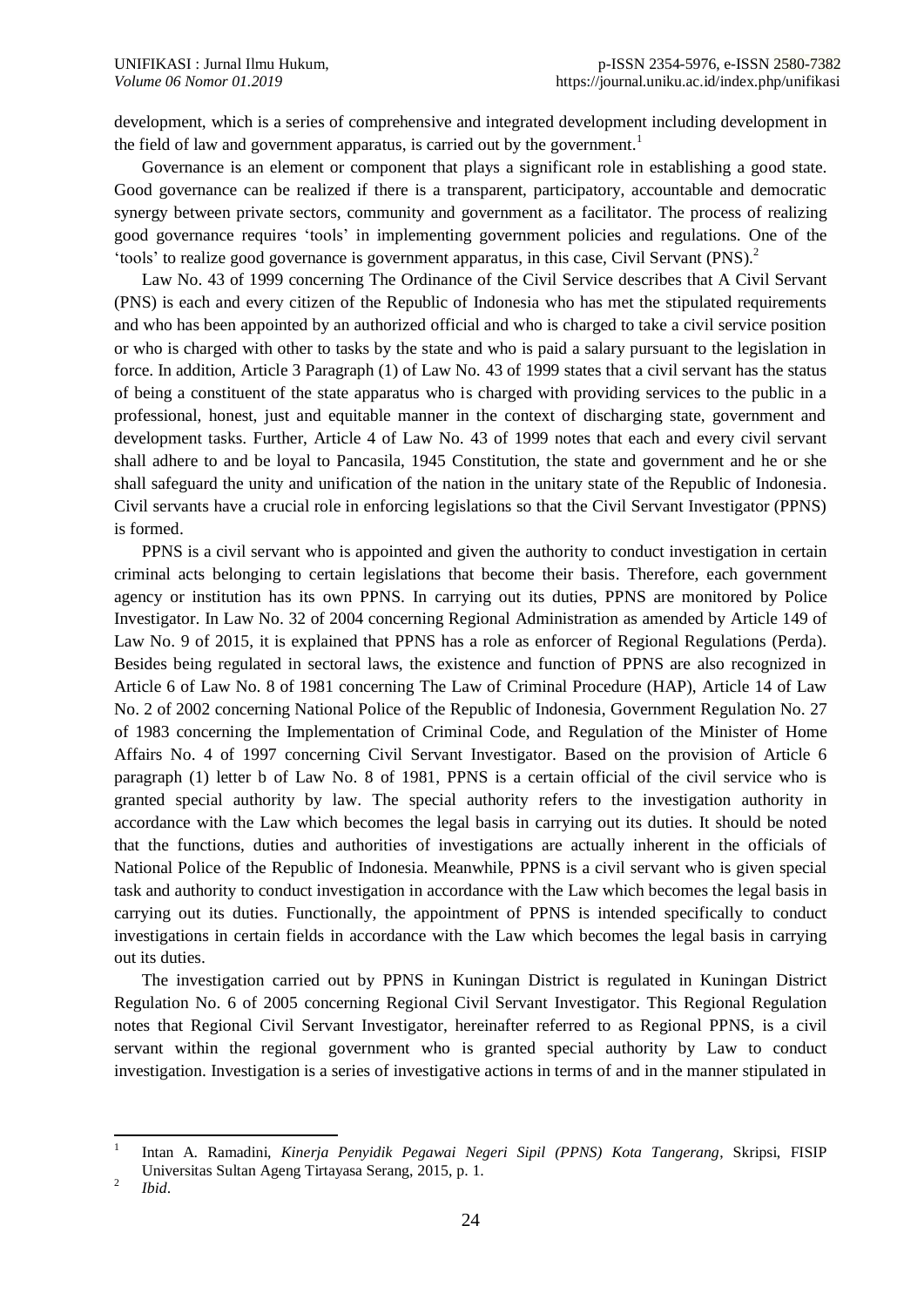Law No. 8 of 1981 to search for and collect evidence that can be used to uncover a criminal act in order to find the suspect.

Civil Service Police Unit (Satpol PP) is one of government agencies located in Kuningan District. According to Government Regulation of the Republic of Indonesia No. 6 of 2010 concerning Civil Service Police Unit, Civil Service Police Unit is part of regional apparatus in enforcing regional regulations and realizing public order and peace. Civil Service Police is a member of Civil Service Police Unit as a regional government apparatus in enforcing regional regulations and realizing public order and peace. With the tasks stipulated in Government Regulation, Kuningan District Civil Service Police Unit is required to have competent and skilled Civil Service Police personnel. In carrying out its duties, Civil Service Police Unit as a state apparatus must be professional, responsible, honest and just. The existence of PPNS, which has a special task and authority to conduct investigations on violations of regional regulations, is expected to create public order and peace, especially in Kuningan District. Based on the background previously described, the problems discussed in this research are formulated into the following questions: 1). How is the regulation of Civil Servant Investigator (PPNS) based on Regional Regulation No. 6 of 2005? and 2). How is the implementation of Regional Regulation No. 6 of 2005 concerning Regional PPNS at Office of Kuningan District Civil Service Police Unit?

## **RESEARCH METHODS**

This descriptive-analytical research applied an empirical juridical approach. The data in the form of primary and secondary legal materials were collected through literature and field study. The collected data were then analyzed by using descriptive analysis method. In addition, this research also analyzed the legislations and other documents relating to the problem under study<sup>3</sup>.

## **RESULTS AND DISCUSSION**

## **The Regulation of Civil Servant Investigator (PPNS) Based on Regional Regulation No. 6 of 2005**

Article 1 Paragraph (3) of the 1945 Constitution of the Republic of Indonesia describes that the State of Indonesia is a state based on the rule of law. The rule of law is a country in which its governance is run based on a legal basis rooted in a set of normative starting points in the form of basic principles serving as a guideline and criteria for evaluating governance and government officials' behavior.<sup>4</sup>

Law enforcement is a process which is initially the application of directors involved in making decisions that are not strictly governed by the rule of law but has element of personal judgment. Conceptually, the essence and meaning of law enforcement lies in the activity of harmonizing the relationships of values outlined in solid principles and attitude as a series of interpretation of the final stage values to create, realize, and maintain social order.<sup>5</sup> Law No. 9 of 2015 concerning Regional Government defines an autonomous region as a legal community unit that has territorial boundaries and is authorized to regulate and manage government affairs and interests of the local community based on their own initiatives as well as community's aspirations in the Unitary State of the Republic of Indonesia. Welfare approach is an approach that must be continuously applied both through bureaucratic reform and community services improvement.<sup>6</sup>

l

<sup>3</sup> Ibid., p.93

 $\overline{4}$ <sup>4</sup> Rocky Marbun dkk, *Kamus Hukum Lengkap: Mencakup Istilah Hukum dan Perundang-Undangan Terbaru*, Visimedia, Jakarta, 2012, p. 78.

<sup>5</sup> Soerjono Soekanto, *Faktor-faktor yang Mempengaruhi Penegakan Hukum*, PT. Raja Grafindo Persada, Jakarta, 2012, p. 5.

<sup>6</sup> Haris Budiman dan Suwari Akhmaddhian, "Implementasi Reformasi Birokrasi Bidang Perizinan Pananaman Modal di Kabupaten Kuningan" *Jurnal Unifikasi*, ISSN 2354-5976 Vol. 1 No. 1 Oktober 2013.1-19.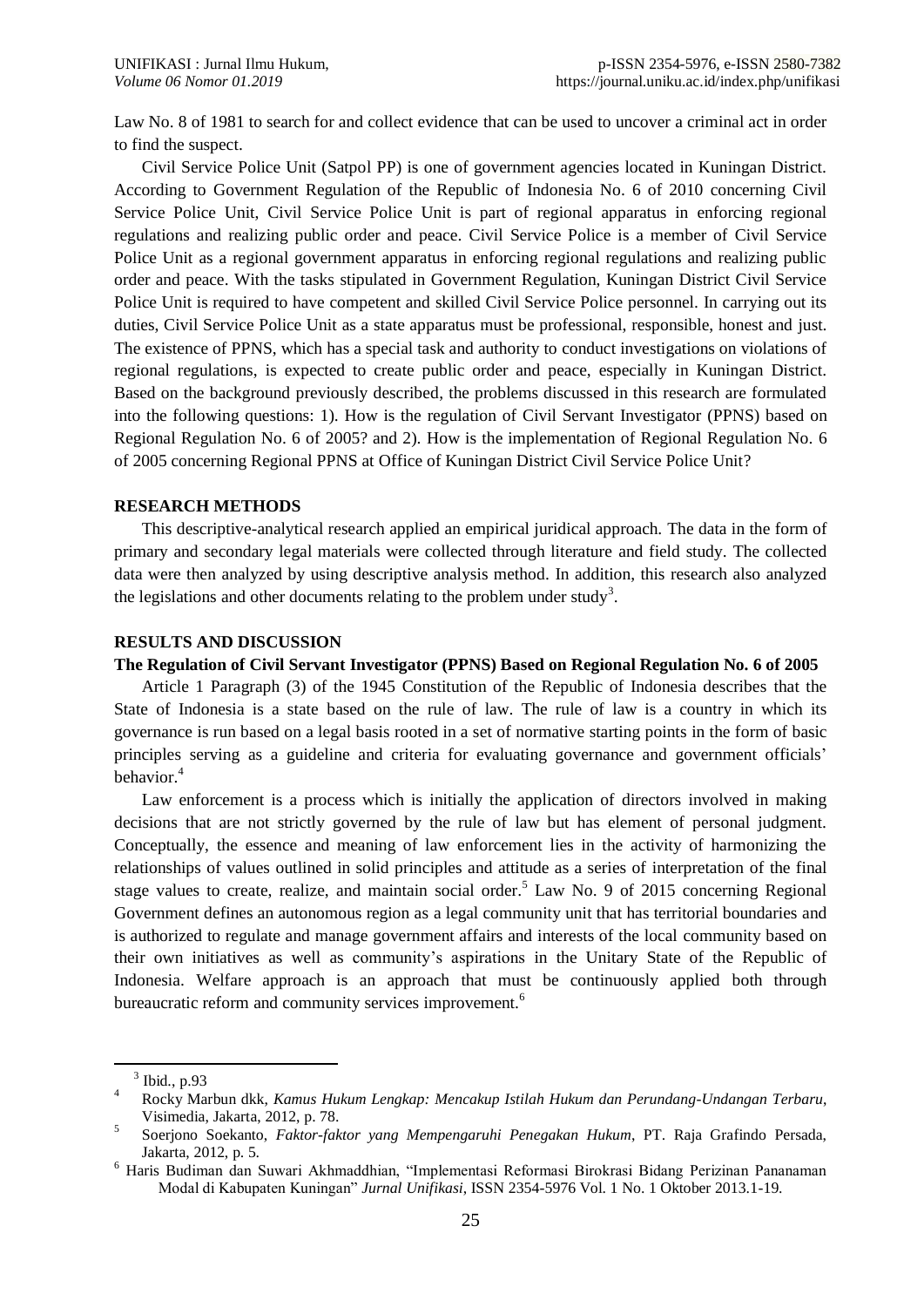In line with Law No. 9 of 2015 concerning Regional Government, the governance in District and City is based on the principle of decentralization. By applying the principle of decentralization in districts and cities, both districts and cities have become fully autonomous regions<sup>7</sup>. Thus, regional autonomy is the authority granted by the central government to the regions, both districts and cities, to regulate, manage, control and develop their own affairs in accordance with the capabilities of their regions and refer to the legislations in force.

As an effort to enforce regional regulations in Kuningan District, Civil Servant Investigator (PPNS) which is regulated in Regional Regulation No. 6 of 2005 concerning Regional PPNS was formed. The regulation describes general provisions; position; duties, authorities, rights and obligations; appointment, transfer and dismissal; oath/promise and inauguration; ID cards; ways of conducting investigations; coaching; as well as financing of Regional Civil Servant Investigator in Kuningan District as stipulated in Article 1 - Article 24 of Regional Regulation No. 6 of 2005. Article 1 of Regional Regulation No. 6 of 2005 describes that an investigator is an official of the National Police of the Republic of Indonesia or a certain official of Civil Servants who is granted special authority by law to conduct investigations. Regional Civil Servant Investigator, hereinafter abbreviated as Regional PPNS, is a certain civil servant in Regional Government who is granted special authority by law to conduct investigations. Meanwhile, investigation itself is a series of investigative actions in terms of and in the manner stipulated in Law No. 8 of 1981 to search for and collect evidence that can be used to uncover a criminal act in order to find the suspect.

Article 2 of Regional Regulation No. 6 of 2005 explains that Regional PPNS is under the leadership of and responsible to the District Head. Further, based on Article 3 of Regional Regulation No. 6 of 2005, Regional PPNS has the duties of conducting investigation on violations of Regional Regulations. In carrying out its duties, Regional PPNS are monitored by Indonesian Police Investigator. Article 4 of Regional Regulation No. 6 of 2005 states in carrying out its duties, Regional PPNS has the following authorities:

- a. Accommodating any reports or complaints regarding a criminal act in violation of a Regional Regulation;
- b. Performing a preliminary action and inspection at the scene;
- c. Asking someone to stop and checking his identity;
- d. Confiscating object or letter;
- e. Taking someone's fingerprints and pictures;
- f. Calling people to be examined as a suspect or witness;
- g. Inviting experts in relation to the examination of a case;
- h. Stopping investigation after receiving instruction from the investigator because there is not enough evidence or the action is not a criminal act. Then, informing it to the public prosecutor and the suspect/his family;
- i. Carrying out other actions based on law.

Based on Article 5 of Regional Regulation No. 6 of 2005, Regional PPNS can be given incentives in addition to obtaining its right as a civil servant as stated in Law No. 43 of 1999. The amount of incentive is further determined by the District Head by taking into account the conditions and financial capabilities of the region. According to Article 6 of Regional Regulation No. 6 of 2005, Regional PPNS has obligations to:

- a. Investigate a criminal act which is suspected violating a certain regional regulation;
- b. Submit the investigation results to the Public Prosecutor through the National Police Investigator in the regional jurisdiction;

 $\overline{7}$ <sup>7</sup> Hanif Nurcholis, *Teori dan Praktik Pemerintahan dan Otonomi Daerah*, Grasindo, Jakarta, 2007, hlm. 29.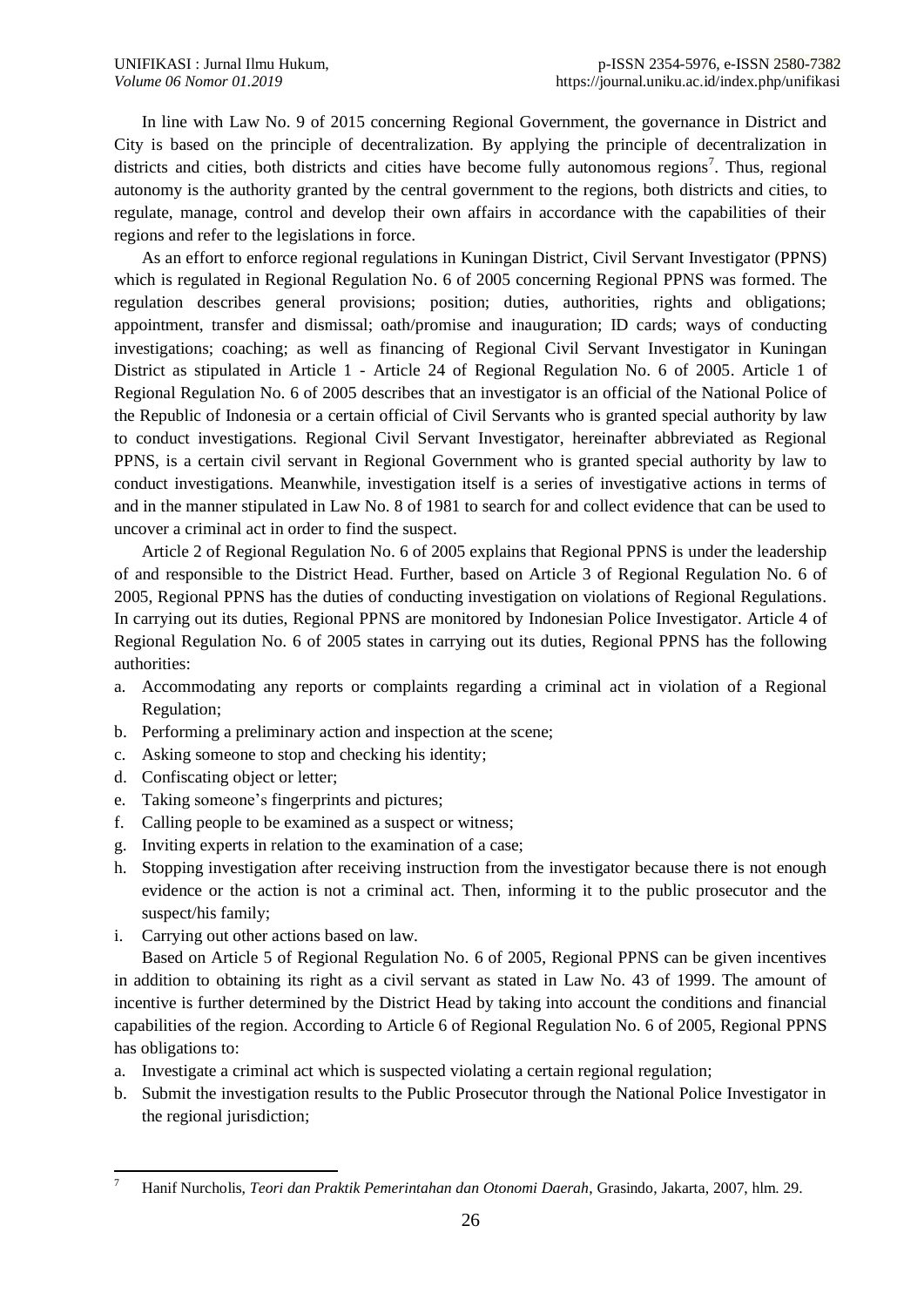- c. Make a criminal report of each action taken relating to examination of suspects, confiscation of goods, examination of witnesses, and inspection of scene;
- d. Make a task implementation report to be submitted to the District Head through the Head of Work Unit.

Article 7 of Regional Regulation No. 6 of 2005 describes that the appointment of Regional PPNS is the authority of the Minister of Law and Human Rights after receiving recommendation from the Attorney General and the National Police. Meanwhile, the appointment of Regional PPNS is proposed by the District Head to the Minister of Law and Human Rights through the Minister of Home Affairs, in this case the Secretary General of the Minister of Home Affairs with a copy to the Governor. Further, Article 8 of Regional Regulation No. 6 of 2005 notes that a Civil Servant who will be appointed as Regional PPNS shall meet the following criteria:

- a. Rank as low as First Class Junior Supervisor/*Pengatur Muda Tingkat I* (II/b);
- b. Education as low as Bachelor's Degree (D3);
- c. Assigned in the field of operational technical;
- d. Has passed a special education in the field of investigation;
- e. Work Implementation Assessment Checklist (DP.3) has a good average score for 2 (two) consecutive years;
- f. Physically and mentally healthy proven by a doctor's statement.

Further, Article 9 of Regional Regulation No. 6 of 2005 declares that the appointment proposal of Regional PPNS must attach the following documents:

- a. Photocopy of Regional Regulation which becomes the legal basis for granting authority as the proposed PPNS;
- b. Certificate of working area of the proposed PPNS;
- c. Legalized photocopy of the last diploma;
- d. Legalized photocopy of the latest Decree on Appointment/Rank;
- e. Legalized photocopy of Work Implementation Assessment Checklist (DP.3) for 2 (two) consecutive years;
- f. Legalized photocopy of Certificate of Special Education and Training (STTPP) in the field of investigation;
- g. Doctor's statement stating that the related Civil Servant is in a good health.

Article 10 of Regional Regulation No. 6 of 2005 states that the transfer of Regional PPNS is carried out by the District Head and is reported to the Minister of Home Affairs through the Secretary General of the Minister of Home Affairs with a copy to the Minister of Law and Human Rights. Further, Article 11 of Regional Regulation No. 6 of 2005 explains that Regional PPNS is dismissed from his positions due to several factors, including stopping as a Civil Servant at his own request, violating staffing discipline, no longer fulfilling the requirements as a Regional PPNS, and passed away. Based on Articles 12 and 13 of Regional Regulation No. 6 of 2005, the dismissal of Regional PPNS is proposed by the District Head to the Minister of Law and Human Rights through the Minister of Home Affairs, in this case the Secretary General of the Minister of Home Affairs with a copy to the Governor. The dismissal proposal of Regional PPNS must be accompanied by clear reasons and supporting evidence. The dismissal of Regional PPNS is the authority of the Minister of Law and Human Rights.

Based on Article 14, 15, 16, 17, and 18 of Regional Regulation No. 6 of 2005, Regional PPNS must take an oath/promise before the inauguration. The inauguration of Regional PPNS is carried out by the District Head or the appointed official. The procedure of inauguration and oath/promise of Regional PPNS consists of; reading of the Decree on PPNS Appointment, pronouncing oath/promise in front of witnesses, signing letter of oath/promise and inauguration, and inauguration. The form and contents of the letter of oath/promise and inauguration of Regional PPNS are further regulated by District Head Decision. The inauguration of Regional PPNS must be in accordance with the applicable protocol in the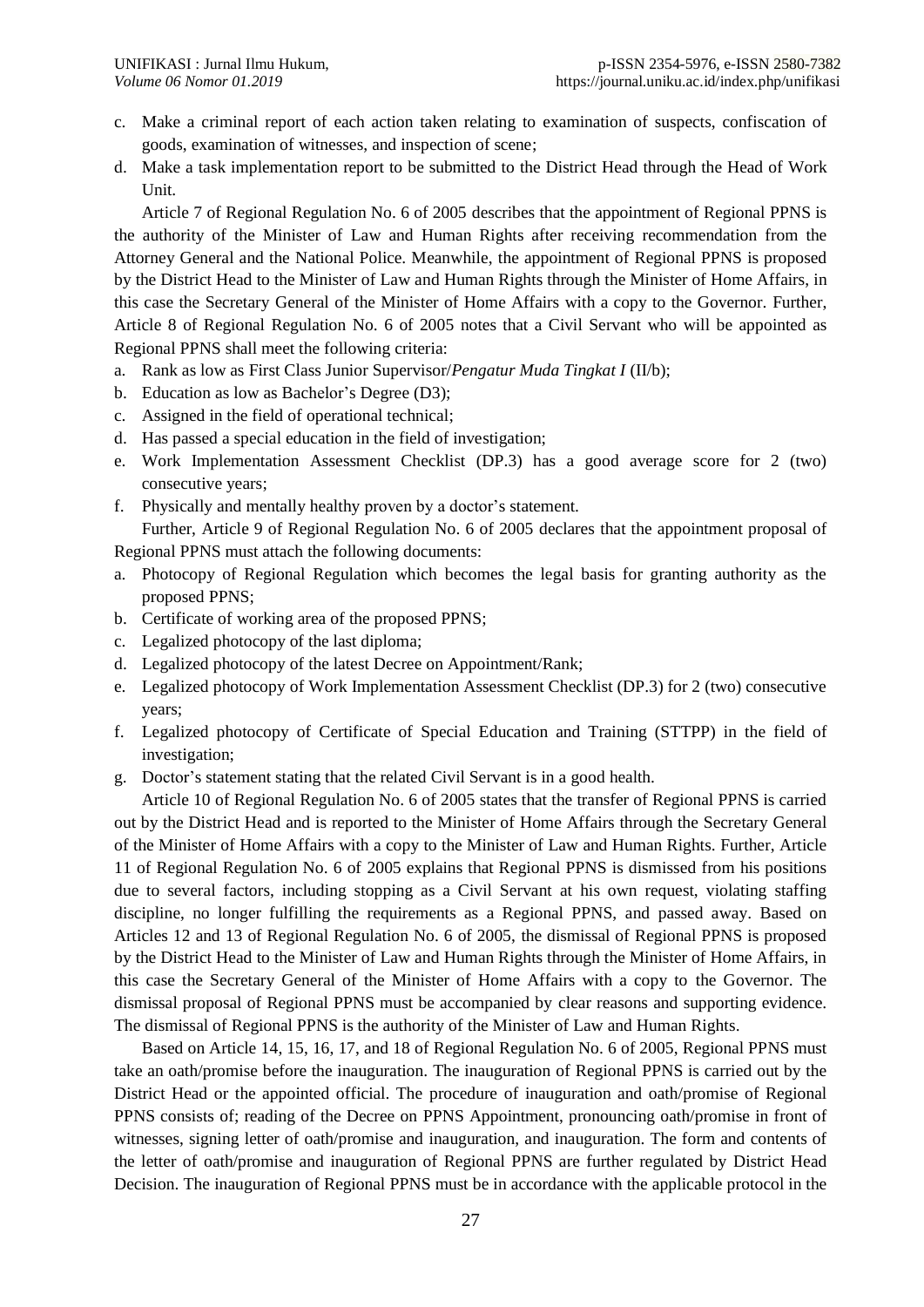Regional Government. Meanwhile, the place of inauguration and oath/promise of Regional PPNS is determined by the District Head. Regional PPNS identification card is regulated by Regional Regulation No. 6 of 2005 that each Regional PPNS must have an identification card. The ID card is signed by the District Head and can be delegated to regional secretary or head of legal department. This ID card is valid for five years starting from the date of issueance. Meanwhile, the form and contents of identification card is further regulated by the District Head. Article 19 of Regional Regulation No. 6 of 2005 states each Regional PPNS must be equipped with an investigation warrant signed by the Regional PPNS supervisor in carrying out its investigative duties.

Further, Article 20, 21, 22, and 23 of Regional Regulation No. 6 of 2005 declares that coaching for PPNS includes general, technical, and operational coaching. General coaching is the responsibility of the Minister of Home Affairs which is done in the form of providing guideline, training, and supervising relating to the empowerment of Regional PPNS. Technical coaching is the responsibility of the Minister of Law and Human Rights, the Chief of the Indonesian National Police and the Attorney General in accordance with their duties and functions. Meanwhile, operational coaching is carried out by the District Head in cooperation with relevant agencies in the form of operational guidelines for Regional PPNS. In conducting this coaching, the District Head can form a Regional PPNS Advisory Team. The operational guidelines for Regional PPNS and the formation of a Regional PPNS Advisory Team are further regulated by District Head Regulations. Meanwhile, the financing of Regional PPNS is regulated in Article 24 of Regional Regulation No. 6 of 2005 in which it is stated that all costs related to the implementation of coaching come from APBN and all costs related to the implementation of operational coaching come from APBD.

# **The Implementation of Regional Regulation No. 6 of 2005 concerning Regional PPNS at Office of Kuningan District Civil Service Police Unit**

Theoretically, the term legislation has two meanings. Firstly, legislation is defined as a process of formulating state regulations both at the central and regional levels. Secondly, legislation is defined as all state regulations which are the result of the formulation of regulations both at the central and regional levels.<sup>8</sup> The formulation of legislation is basically one part of the formulation of written law because the formation of written law is not only in the form of legislation but also includes the formation of treaties and jurisprudence.<sup>9</sup>

Regional regulations containing criminal law rules have rapidly developed. Basically, this development is intended to create order in local community. Historically, regional regulation as local law has been existed since the days of the Dutch East Indies in the form of customary criminal law and written criminal law established by local governments to regulate legal interests arising from local communities. Regional autonomy regulated in Law No. 9 of 2015 concerning Regional Government gives freedom to each autonomous region to regulate and manage their own government affairs based on the principle of autonomy. As an autonomous region, the provincial, district and municipal governments are authorized to develop regional regulation and regional head regulation in order to carry out regional autonomy affairs. Regional regulation is established by regional head after receiving approval from the Regional Representatives Council. The substance or content of regional regulation is an elaboration of the higher level legislation by taking into account the characteristics of each region. The material substance must not conflict with public interest and higher legislations. A regional regulation has a jurisdiction right after being enacted in a Decree. Yet, the development of regional regulations shall be based on the principle of legislation development.

 $\,8\,$ <sup>8</sup> Ridwan H. R., *Hukum Administrasi Negara*, UII Press, Yogyakarta, 2012, p. 99.

<sup>9</sup> Widodo Ekatjahjana, *Pembentukan Peraturan Perundang-Undangan Dasar-Dasar dan Teknik Penyusunannya*, Citra Aditya Bakti, Bandung, 2008, p. 5.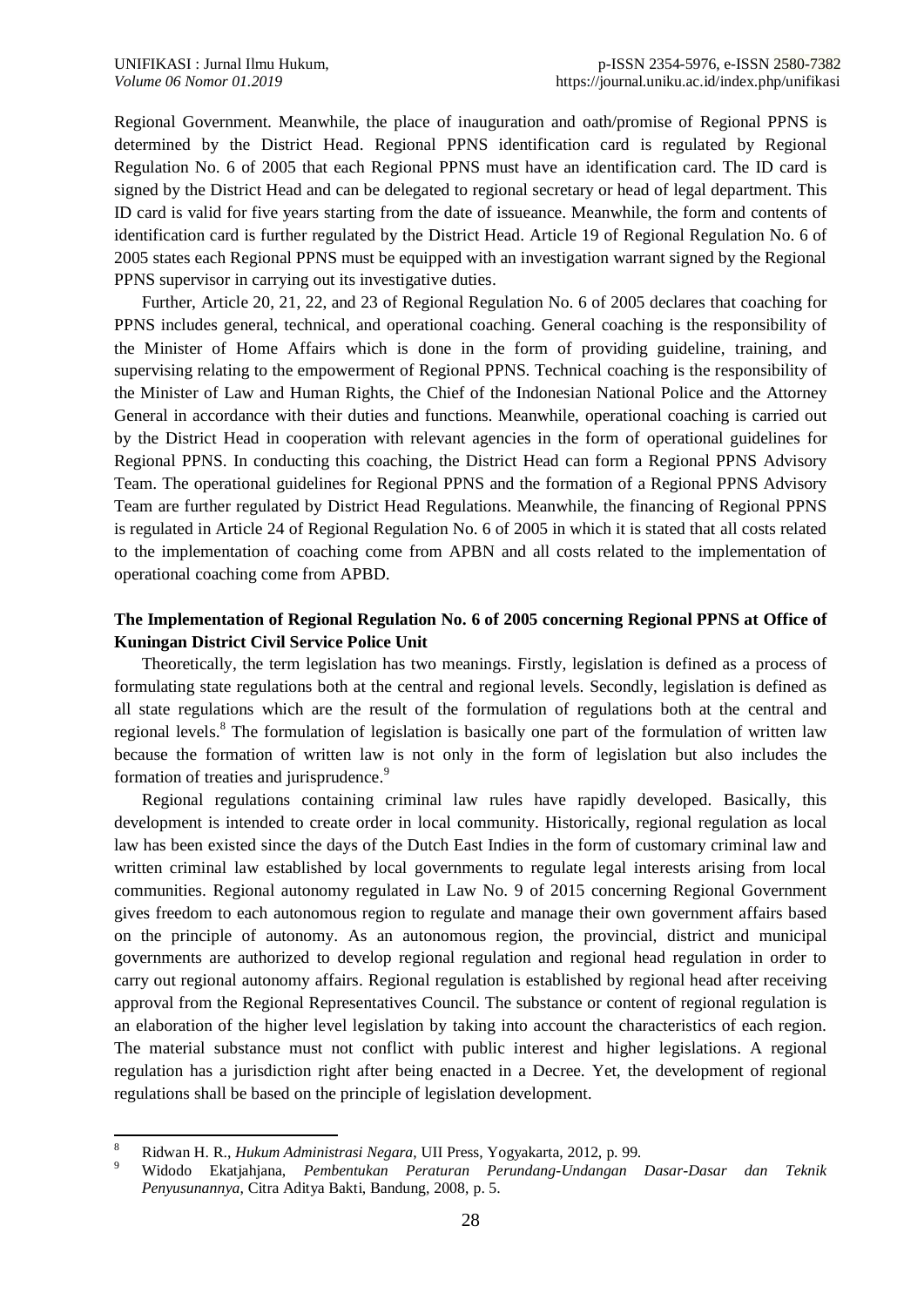Civil service police unit is responsible of carrying out physical tasks in the form of controlling the implementation of regional regulation in the field as well as carrying out its duties and functions as coach, instructor and motivator for the community to be able to actively participate and be responsible voluntarily and continuously to always obey the regional regulation in force as a whole.

The scope of functions and duties of civil service police in realizing public order and peace is basically quite broad. Thus, civil service police unit is required to prepare both in terms of the number and the quality of personnel. The civil service police unit as an institution in the civil administration must be able to increase active participation of the community in realizing and maintaining peace and order so as to create a more conducive climate in the region. The presence of civil service police in regional administration has a strategic role because its duties are to assist regional head in realizing peace and order as well as to enforce regional regulations so that it can have an impact on efforts to increase local own-source revenue. Therefore, as stipulated in the provisions of Article 6 of Government Regulation No. 6 of 2010 concerning Civil Service Police Unit, civil service police unit has the authorities to:

- a. Conduct non-judicial control against community members, apparatus or legal entities that violate regional regulations and/or regional head regulations.
- b. Take action against community members, apparatus or legal entities that disturb public order;
- c. Facilitate and empower community protection capacity;
- d. Conduct investigative actions against community members, apparatus or legal entities suspected of violating regional regulations and/or regional head regulations; and
- e. Conduct administrative actions against community members, apparatus or legal entities that violate regional regulations and/or regional head regulations.

The imposition of criminal sanction contained in regional regulation leads to the idea of forming civil servant investigator in regional government. Civil service police unit as part of regional apparatus has the duties in enforcing regional regulations as well as realizing public order and peace. Civil service police who meet the criteria can be appointed to be civil servant investigator in accordance with legislations in force.

The appointment of civil servant investigator as an institution that is responsible to conduct investigation in certain violation of regional regulation, other than police officers, is based on the provisions of Article 6 of the Code of Criminal Procedure and Government Regulation No. 58 of 2010 concerning Amendments to Government Regulation No. 27 of 1983 concerning the Implementation of the Code of Criminal Procedure. The existence of civil servant investigator in enforcing regional regulations is intended to help police investigators as well as to make civil servant investigator be more professional considering that most of the substances stipulated in regional regulations are related to regional government policies. As explained by Head of Investigation Section of Kuningan District Civil Service Police Unit, in general, the implementation of Regional Regulation No. 6 of 2005 concerning Regional PPNS at Office of Kuningan District Civil Service Police Unit has been carried out well since it is in accordance with the established provisions and procedures.<sup>10</sup>

Each month, Regional PPNS at Office of Kuningan District Civil Service Police Unit has carried out its task of investigating violation of Regional Regulations in accordance with its work programs and reports received from the community. The authorities of Regional PPNS at Office of Kuningan District Civil Service Police Unit that are frequently implemented include; accommodating any reports or complaints regarding a criminal act in violation of a Regional Regulation; performing a preliminary action and inspection at the scene; asking someone to stop and checking his identity; confiscating object or letter; taking someone's pictures; and carrying out other actions based on law. In general, Regional

 $10$ <sup>10</sup> Interview Result with Mr. Eman Sulaeman, S.Sos as Head of Investigation of Kuningan District Civil Service Police Unit on 30 May 2017.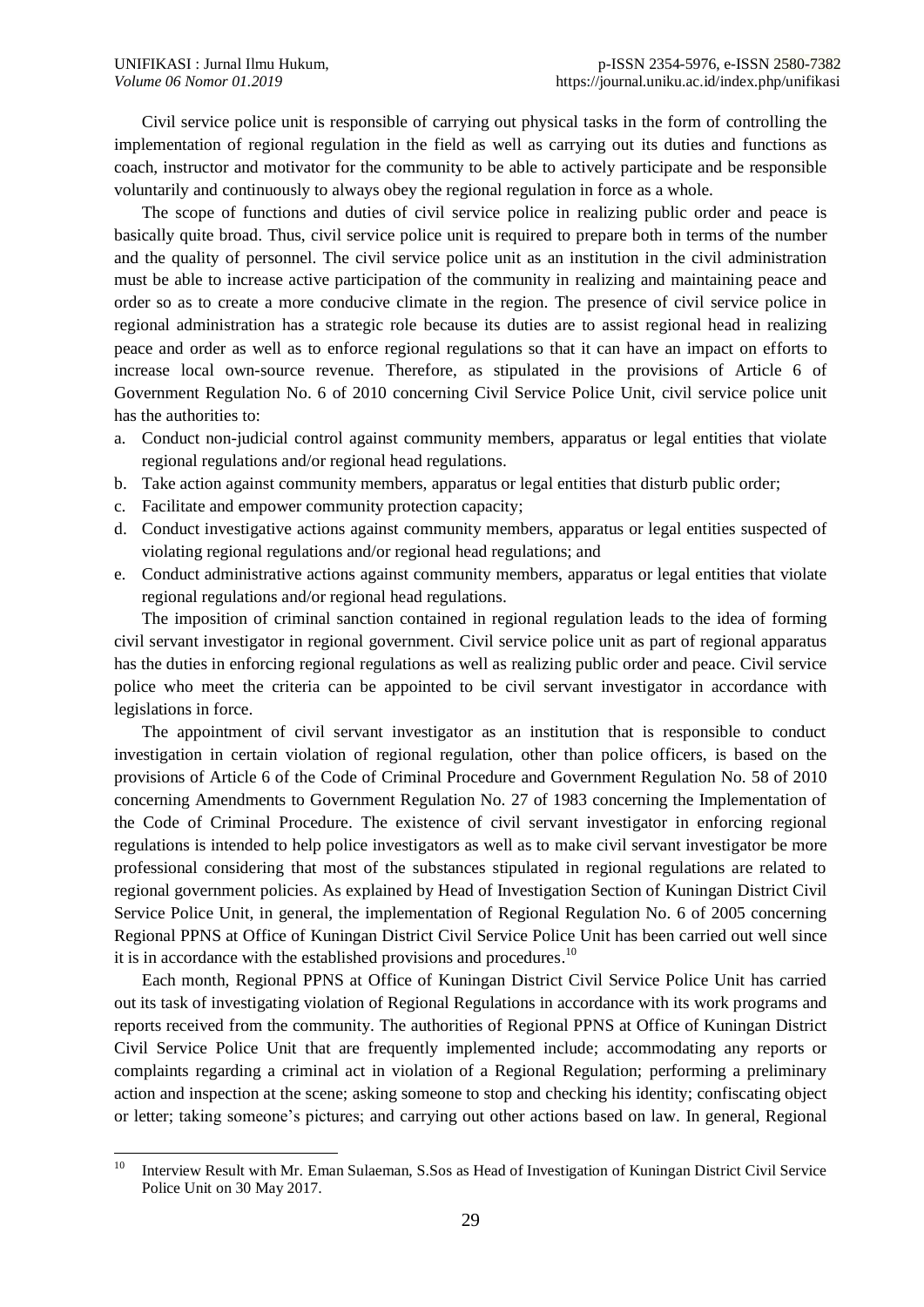PPNS at Office of Kuningan District Civil Service Police Unit have carried out its duties of conducting investigation and inspection towards illegal buildings, places of business and business activities; conducting investigation and inspection towards community, apparatus or legal entities violating regional regulations, head district regulations, and head district decisions; and preparing material to be submitted to the National Police regarding follow up actions towards community, apparatus or legal entities violating regional regulations, head district regulations, and head district decisions.

Regional PPNS at Office of Kuningan District Civil Service Police Unit has received its rights in the form of monthly incentive based on the established provisions. In terms of its obligations, Regional PPNS at Office of Kuningan District Civil Service Police Unit has conducted an investigation in a criminal act which is suspected violating a certain regional regulation; submitted the investigation results to the Public Prosecutor through the National Police Investigator in the regional jurisdiction; make a criminal report of each action taken relating to examination of suspects, confiscation of goods, examination of witnesses, and inspection of scene; and make a task implementation report to be submitted to the District Head through the Head of Work Unit.

The results of interview conducted with the Head of Investigation Section of Kuningan District Civil Service Police Unit revealed that the appointment of Regional PPNS in Kuningan District Civil Service Police Unit is based on the authority of the Minister of Law and Human Rights over the Head District's proposal. A Civil Servant (PNS) proposed to be appointed as Regional PPNS has met the criteria set in Regional Regulation No. 6 of 2005 concerning Regional PPNS. Further, in terms of mutation, Regional PPNS in Kuningan District Civil Service Police Unit is rarely transferred except for the leadership element. Meanwhile, the termination of Regional PPNS generally occurs due to retirement. 11

Regarding the oath/promise and inauguration of Regional PPNS in Kuningan District Civil Service Police Unit, the Head of Investigation Section of Kuningan District Civil Service Police Unit explained that the oath/promise and inauguration of Regional PPNS are carried out twice, in West Java Police Headquarters and in Kuningan District. The implementation of pronouncing oath/promise and inauguration of Regional PPNS by Kuningan District Head has been in accordance with Regional Regulation No. 6 of 2005. After the inauguration process, the Regional PPNS is given an identification card signed by Kuningan Head District and is valid for five years. <sup>12</sup> Further, the investigations carried out by Regional PPNS in Kuningan District Civil Service Police Unit are always equipped with an investigation warrant signed by the Regional PPNS supervisor, namely Chief of Kuningan District Civil Service Police Unit.

Further, the results of interview conducted with the Head of Investigation Section of Kuningan District Civil Service Police Unit also revealed that coaching carried out toward Civil Servant Investigator includes general, technical, and operational coaching. General coaching is in the form of providing guideline, training, and supervising relating to the empowerment of Regional PPNS. Technical coaching is the responsibility of the Minister of Law and Human Rights, the Chief of the Indonesian National Police and the Attorney General in accordance with their duties and functions. Meanwhile, operational coaching is in the form of operational guidelines for Regional PPNS. Thus, general coaching is the responsibility of the Minister of Home Affairs, technical coaching is the responsibility of the Minister of Law and Human Rights, the Chief of the Indonesian National Police, and the Attorney General, and operational coaching is carried out by the District Head through the Regional PPNS Advisory Team. In this case, the financing of the implementation of general and technical coaching come from APBN, while operational coaching is funded by APBD.<sup>13</sup>

 $11\,$  $\frac{11}{12}$  *Ibid.* 

 $\frac{12}{13}$  *Ibid.* 

<sup>13</sup> *Ibid*.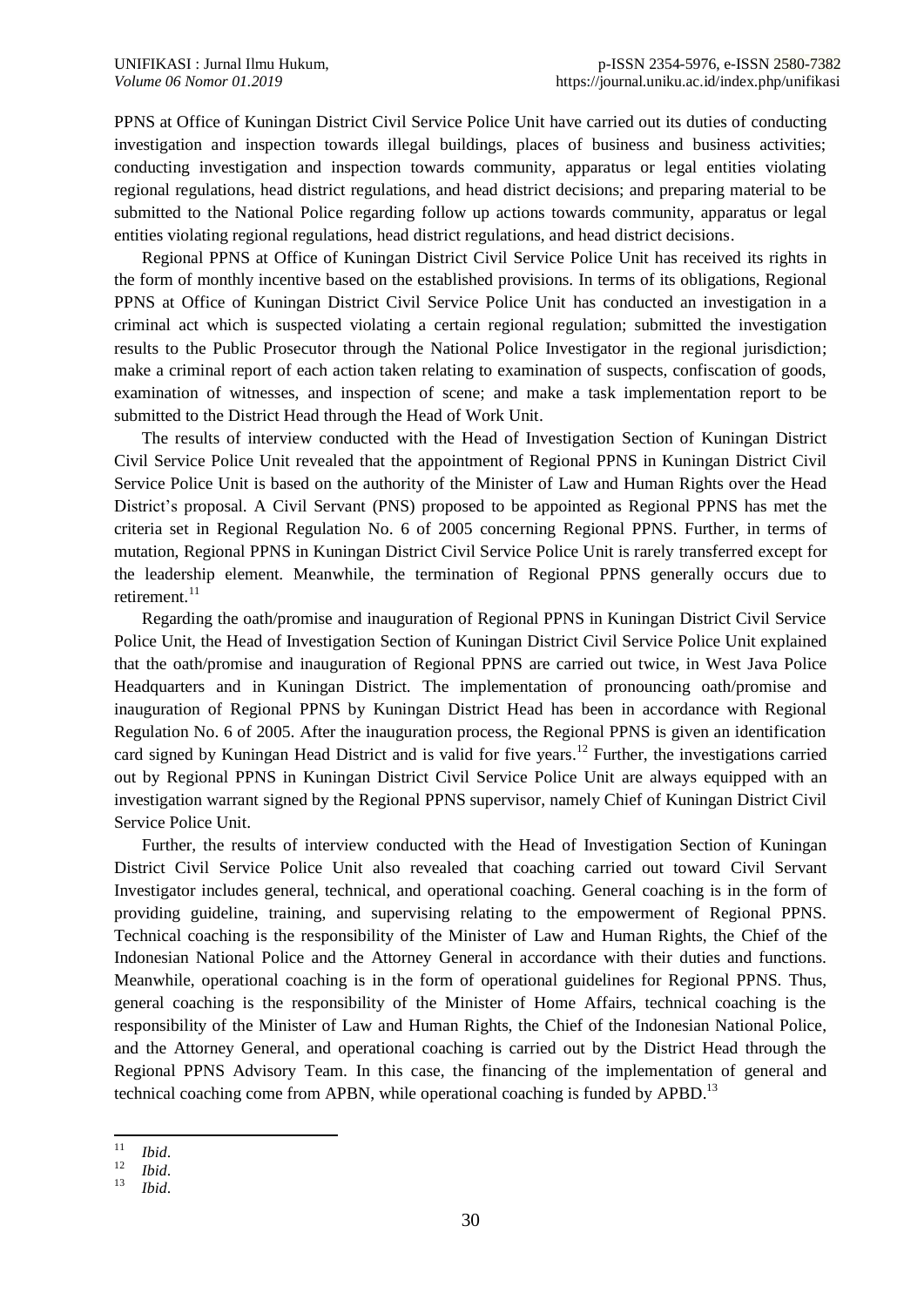Based on law enforcement theory, it is explained that law enforcement is a process which is initially the application of directors involved in making decisions that are not strictly governed by the rule of law but has element of personal judgment. Conceptually, the essence and meaning of law enforcement lies in the activity of harmonizing the relationships of values outlined in solid principles and attitude as a series of interpretation of the final stage values to create, realize, and maintain social order.<sup>14</sup>

Law enforcement does not merely mean the implementation of legislations although in reality, there is such tendency. In addition, there is another tendency to interpret law enforcement as the implementation of judges' decisions. Yet, such ideas have a weakness if the implementation of the law or the judges' decisions disturbs public peace and order. Based on the explanation, it can be concluded that the main principle of law enforcement lies in the factors influencing it. These factors have a neutral meaning so that its positive and negative impacts lie in the contents of these factors. The factors influencing law enforcement include:<sup>15</sup>

- a. Factor of law.
- b. Factor of law enforcement.
- c. Factor of facilities/infrastructures supporting law enforcement.
- d. Factor of community, namely the environment in which the law applies.
- e. Factor of culture as a result of works, inventions, and tastes based on a sense of humanity.

The aforementioned factors influencing the implementation of Regional Regulation No. 6 of 2005 concerning Regional PPNS at Office of Kuningan District Civil Service Police Unit are described below:

- a. Factor of law Regional Regulation No. 6 of 2005 concerning Regional PPNS and Kuningan District Regulations No. 44 of 2016 concerning Position, Organizational Structure, Main Tasks, Functions as well as Descriptions of Duties and Work Procedures of Kuningan District Civil Service Police Unit.
- b. Factor of law enforcement the presence of Civil Servant Investigator (PPNS) in Kuningan District Civil Service Police Unit.
- c. Factor of facilities/infrastructures in the form of operational vehicles and building at Office of Kuningan District Civil Service Police Unit.
- d. Factor of community the existence of community legal awareness towards violations of regional regulations expressed in the form of reports submitted to Kuningan District Civil Service Police Unit.
- e. Factor of culture community traditions that support the enforcement of regional regulations, such as there are still many people who have a disciplined life culture.

Based on the theory concerning factors influencing law enforcement, it can be concluded that the implementation of Regional Regulation No. 6 of 2005 concerning Regional PPNS in Kuningan District Civil Service Police Unit is in line with this theory as there are factors of law, law enforcement, facilities/infrastructure, community, and culture that support the implementation of regional regulations.

# **CONCLUSION**

Based on the analysis on the implementation of Regional Regulation No. 6 of 2005 concerning Regional Civil Servant Investigator at Office of Kuningan District Civil Service Police Unit, it can be concluded that: The regulation of Civil Servant Investigator (PPNS) based on Regional Regulation No. 6 of 2005 is that Regional Civil Servant Investigator has the duties of conducting investigation on violations of Regional Regulations in which each Regional Civil Servant Investigator must be equipped

 $14$ <sup>14</sup> Soerjono Soekanto, *Loc.Cit*.

<sup>15</sup> Suwari Akhmaddhian, Penegakan Hukum Lingkungan Dan Pengaruhnya Terhadap Pertumbuhan Ekonomi Di Indonesia (Studi Kebakaran Hutan Tahun 2015). Jurnal Unifikasi, ISSN 2354-5976 Vol. 03 Nomor 01 Januari 2016.1-35..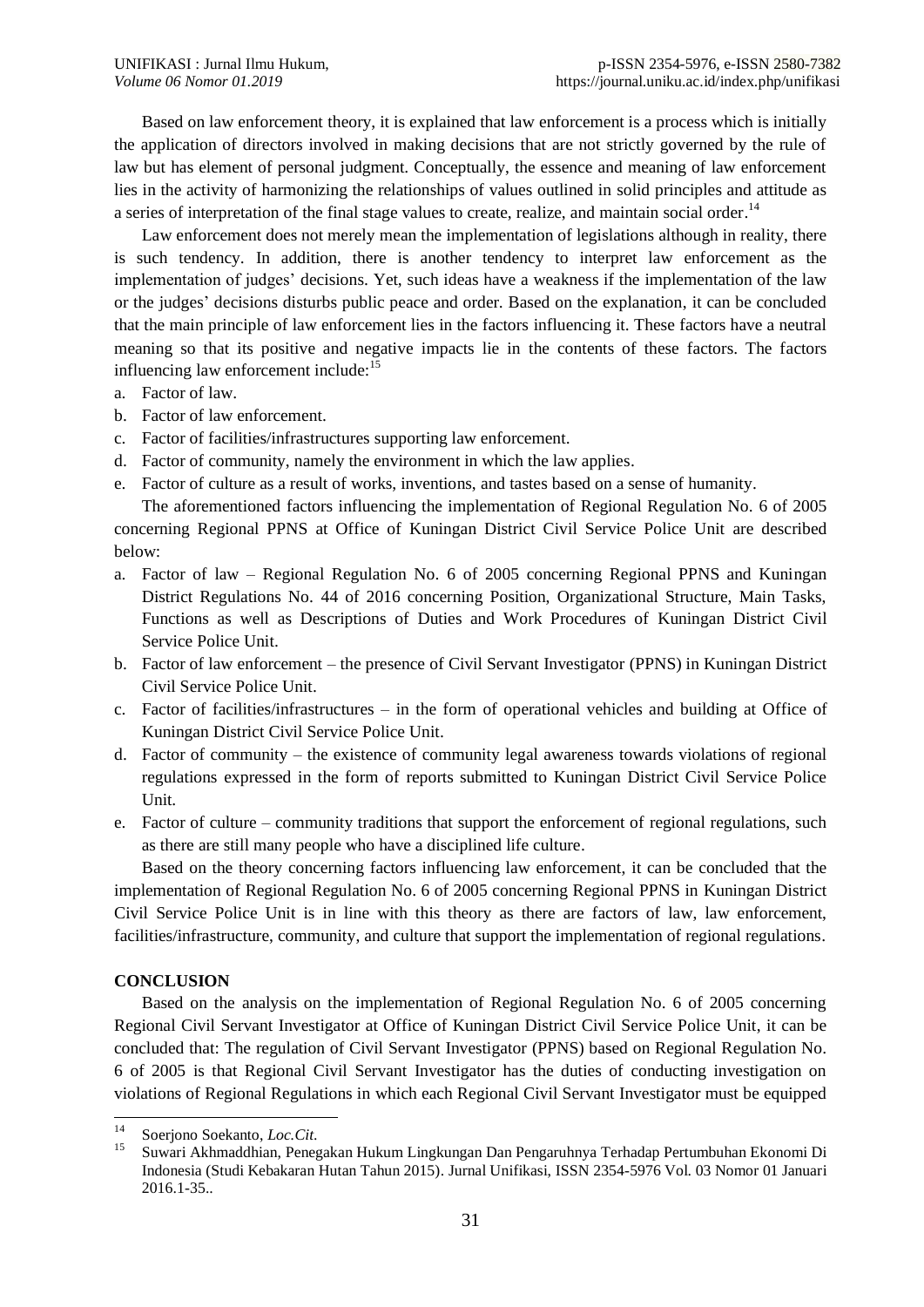with an investigation warrant signed by the supervisor of the Regional Civil Servant Investigator in carrying out its investigative duties. Besides, Regional Civil Servant Investigator also has the duties of providing coaching which includes general, technical, and operational coaching. General coaching is the responsibility of the Minister of Home Affairs which is done in the form of providing guideline, training, and supervising relating to the empowerment of Regional PPNS. Technical coaching is the responsibility of the Minister of Law and Human Rights, the Chief of the Indonesian National Police and the Attorney General in accordance with their duties and functions. Meanwhile, operational coaching is carried out by the District Head in cooperation with relevant agencies in the form of operational guidelines for Regional PPNS. District Head Regulation on the implementation of Regional Regulation No. 6 of 2005 is valid for 6 (six) months from the date of issuance.

In general, the implementation of Regional Regulation No. 6 of 2005 concerning Regional PPNS at Office of Kuningan District Civil Service Police Unit has been carried out well. This is due to the fact that the Office of Kuningan District Civil Service Police Unit has implemented District Head Regulation No. 44 of 2016 concerning Position, Organizational Structure, Main Tasks, Functions as well as Descriptions of Duties and Work Procedures of Kuningan District Civil Service Police Unit in terms of conducting investigation and inspection towards illegal buildings, places of business and business activities; conducting investigation and inspection towards community, apparatus or legal entities violating regional regulations, head district regulations, and head district decisions; and preparing material to be submitted to the National Police regarding follow up actions towards community, apparatus or legal entities violating regional regulations, head district regulations, and head district decisions. This is in line with Soerjono Soekanto who states there are some factors influencing law enforcement, including factors of law, law enforcement, facilities/infrastructure, community, and culture that support the implementation of regional regulations.

# **SUGGESTION**

Based on the results of the analysis on the implementation of Regional Regulation No. 6 of 2005 concerning Regional Civil Servant Investigator at Office of Kuningan District Civil Service Police Unit, the following suggestions are proposed: To support its duties in realizing public order and peace in Kuningan District, it is recommended that the number of Regional PPNS personnel in Kuningan District Civil Service Police Unit is increased. In addition, to improve the performance of Regional PPNS at Kuningan District Civil Service Police Unit, the increased welfare of Regional PPNS members is needed both in terms of incentives and work equipment. The socialization of regional regulations concerning legal sanctions shall be held more intensively and continuously by Kuningan District Government so that the community is more aware of the law in order to minimize violations of regional regulations.

#### **REFERENCES**

## **Books and Journals**

Hanif Nurcholis, *Teori dan Praktik Pemerintahan dan Otonomi Daerah*, Grasindo, Jakarta, 2007.

- Haris Budiman dan Suwari Akhmaddhian, "Implementasi Reformasi Birokrasi Bidang Perizinan Pananaman Modal di Kabupaten Kuningan" *Jurnal Unifikasi*, ISSN 2354-5976 Vol. 1 No. 1 Oktober 2013.1-19.
- Intan A. Ramadini, *Kinerja Penyidik Pegawai Negeri Sipil (PPNS) Kota Tangerang*, Skripsi, FISIP Universitas Sultan Ageng Tirtayasa Serang, 2015.

Ridwan H. R., *Hukum Administrasi Negara*, UII Press, Yogyakarta, 2012.

Rocky Marbun dkk, *Kamus Hukum Lengkap: Mencakup Istilah Hukum dan Perundang-Undangan Terbaru*, Visimedia, Jakarta, 2012.